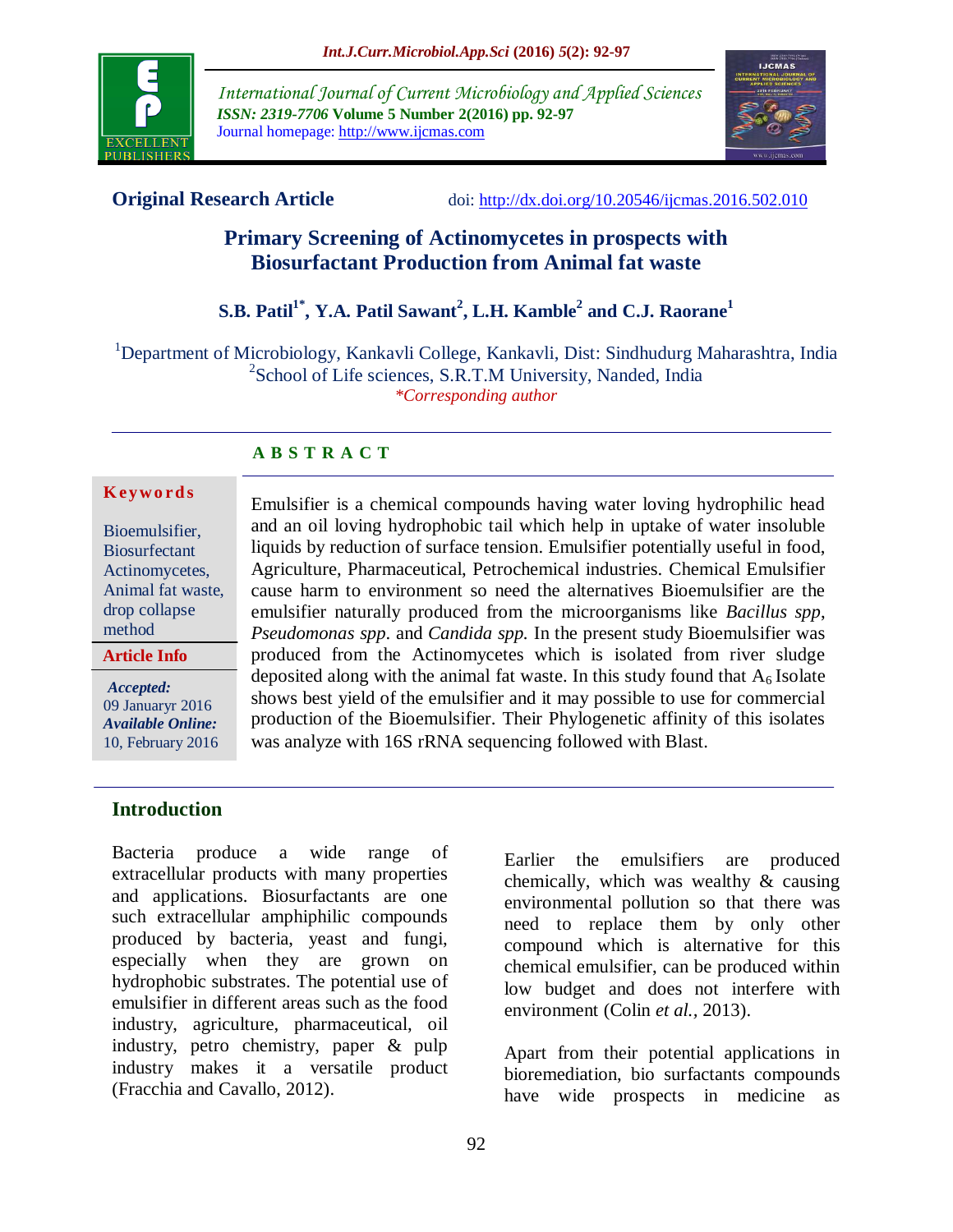antimicrobials, anti-adhesives inhibiting bio film formation, as anti-adhesives, biological coatings, fibrin-clot lysing agents etc (Fracchia & Cavallo, 2012; Satpute *et al.,* 2010). Traditionally the bioemulsifier have been produced by using *Bacillus* sp., *Candida* sp. and *Pseudomonas* sp. and their studies are well documented (Chandran, 2010; Ghribi *et al.,* 2012; Padmapriya & Suganthi, 2013; Tambekar & Gadakh, 2013; Vandana & Peter, 2014). However only a few reports are available in comparison that describe bio surfactants or bioemulsifier production from actinomycetes (Khopade *et al.,* 2012). The problem with commercialization of the bioemulsifier is their production cost and the research on the use of cheap renewable substrate for the production has only concentrated on agricultural waste and very little on the animal fat waste (Banat*et al.,* 2014) Also, the studies on actinomycetes in India are in preliminary stages only (Velho-Pereira & Kamat, 2013) and worldwide the studies on aquatic actinomycetes are neglected (Ningthoujam, *et al.,* 2009; Rifaat, 2003; Takizawa *et al.,* 1993). Thus this study was under taken to assess the bioemulsifier production of two actinomycetes isolates from Godavari river sediments using animal fat waste as a substrate.

# **Materials and Methods**

**Sample Collection:** for the isolation of the Actinomycetes sample was collected from the Gad, and Godavari river area from the river sediment and enrichment was carried out by Using Bushnell Haas agar enriched with 0.1% crude oil. Animal fat waste was collected from the local market, both samples are collected in aseptic bags and processed and used within 24 hrs.

**Media Designing:** Two sets of media were prepared, Media  $I<sup>st</sup>$  (Peptone–0.5gm, NaCl–

0.25gm, Yeast extract–0.15gm, Fat–0.5gm,  $D/W-50ml$ ) Media  $II<sup>nd</sup>$  (L-Asparagine–  $0.025$ gm, KH<sub>2</sub>PO<sub>4</sub>-0.025gm, MgSO<sub>4</sub> – 0.01gm, FeSO4-0.0005gm, Fat–0.5gm,  $D/W-50$ ml)

**Fermentation Process:** Firstly the designed media were divided into two flasks, i.e. 25ml in each and sterilized by autoclaving, further labeled as, Set I A, Set I B, Set II A, Set II B, Then the labeled media were inoculated by developed inoculums, of isolates i.e. A6, S15 In Set I A inoculated with inoculums of A6, Set II A was inoculated with inoculums of S15, Set I B inoculated with inoculums of A6, Set II B inoculated with inoculums S15. After inoculation the flasks were incubated on shaker incubator at 30°C for 7 days, on 120 RPM. After incubation period centrifugation of the fermented broth done at 3000 RPM for 15 min. Then the supernatant were collected. After collection of supernatant, the collected supernatants were used for drop collapse method.

**Drop Collapse Test:** 2 μl of respective oil was applied to the well regions of the 96 well micro-plate lids and allowed to equilibrate for 24 h. Five micro liters of the cell free culture broth was transferred to the oil coated regions and the drop size was observed 1 min later with the aid of a magnifying glass. A result was considered positive for biosurfactant production when the drop diameter was at least 1 mm larger than that produced by  $S_{15}$  (negative control). SDS (a chemical surfactant) solution prepared at 1mg/ml concentration was used as a standard.

**Emulsification Index:** Emulsification activity was measured by using mixture of 1 ml culture supernatant along with the respective oil, 4 ml water and 6 ml respective oil vortex for 2 min and then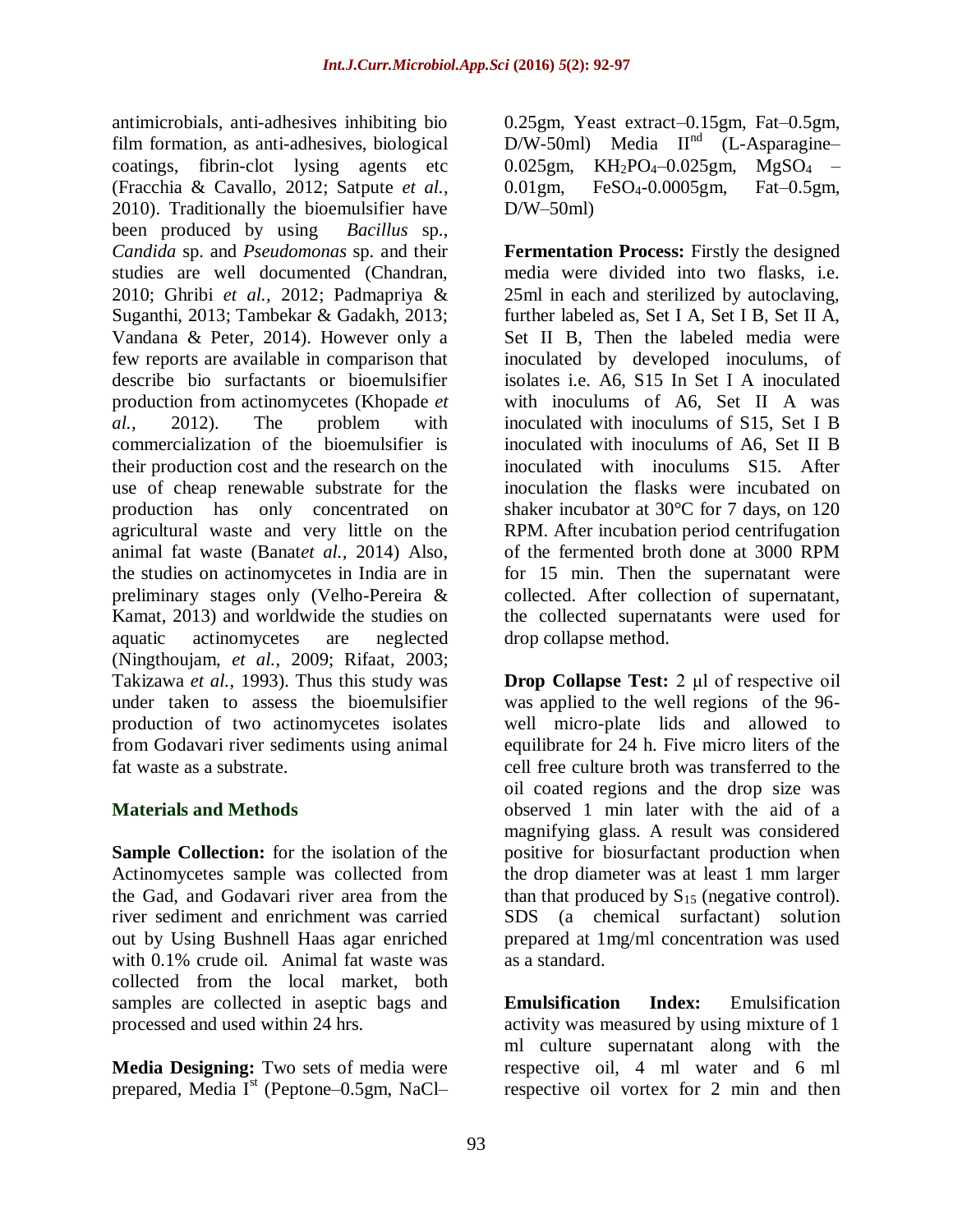placed for the emulsification after 48 hrs emulsification index calculated by measuring the height of the emulsion layer and using formula EI=a/bX100 (where a, height of emulsion layer b, total height).

## **Result and Discussion**

From the 15 samples was collected from the sampling site at October 2014 from which 6 Actinomycetes isolate was identified within them  $A_6$  shows maximum yield about 46.23% this strains may have the industrial prospects in concern with the biosurfactant production using animal waste as an substrate. Taxonomic affinity of isolate S15 and A6 as established through 16s rRNA searches against RDP Naive Bayesian rRNA Classifier Version 2.10 database and closest relative as identified through

| Sample                 | Drop collapse method |           |         | Emulsification Index /ml |           |         |
|------------------------|----------------------|-----------|---------|--------------------------|-----------|---------|
|                        | Kerosene             | Sunflower | Coconut | Kerosene                 | Sunflower | Coconut |
|                        | oil                  | oil       | oil     | oil                      | oil       | oil     |
| $SDS$ (+control)       | $+++$                | $+++$     | $+++$   | 70.80                    | 69.38     | 75.26   |
| $S_{15}$ (-ve control) |                      |           |         | 00.10                    | 00.21     | 00.21   |
| A <sub>1</sub>         |                      |           |         |                          |           |         |
| $A_2$                  |                      |           |         |                          |           |         |
| $A_3$                  | $++$                 | $^+$      |         | 24.00                    | 10.20     |         |
| $A_4$                  | $^{+}$               |           | $++$    | 12.10                    |           | 24.12   |
| A <sub>5</sub>         | $++$                 | -         |         | 20.12                    | 00.10     | 00.20   |
| $\rm A_6$              | $+++$                | $+++$     | $^{++}$ | 45.33                    | 46.23     | 42.12   |

#### **Table.1** Observations for Drop Collapse Method and Emulsification Assay

 $\div$ :No activity,  $\div$ : positive activity,  $++\div$  weak positive activity,  $++\div$ : Good activity

## **Table.2** Taxonomic Affinity of Isolate S15 and A6 as Established Through 16s Rrn Searches against RDP Naive Bayesian rRNA Classifier Version 2.10 Database and Closest Relative as Identified Through GenBank using the Tool BLAST (blastn)

| Name of the Isolate | S 15                              | A <sub>6</sub>                |  |  |
|---------------------|-----------------------------------|-------------------------------|--|--|
| Domain              | Bacteria                          | Bacteria                      |  |  |
| Phylum              | Actinobacteria                    | Actinobacteria                |  |  |
| Class               | Actinobacteria                    | Actinobacteria                |  |  |
| Subclass            | Actinobacteridae                  | Actinobacteridae              |  |  |
| Order               | Actinomycetales                   | Actinomycetales               |  |  |
| Suborder            | Streptomycineae                   | Corynebacterineae             |  |  |
| Family              | Streptomycetaceae                 | Nocardiaceae                  |  |  |
| Genus               | <b>Streptomyces</b>               | Nocardia                      |  |  |
| Closest relative    | Streptomyces cinereospinus strain | Nocardia higoensis strain IFM |  |  |
|                     | 173285 16S ribosomal RNA          | 10084 16S ribosomal RNA,      |  |  |
|                     | gene, partial sequence            | partial sequence              |  |  |
| Accession number    | EU593556.1                        | NR_028651.1                   |  |  |
| % similarity        | 99%                               | 99%                           |  |  |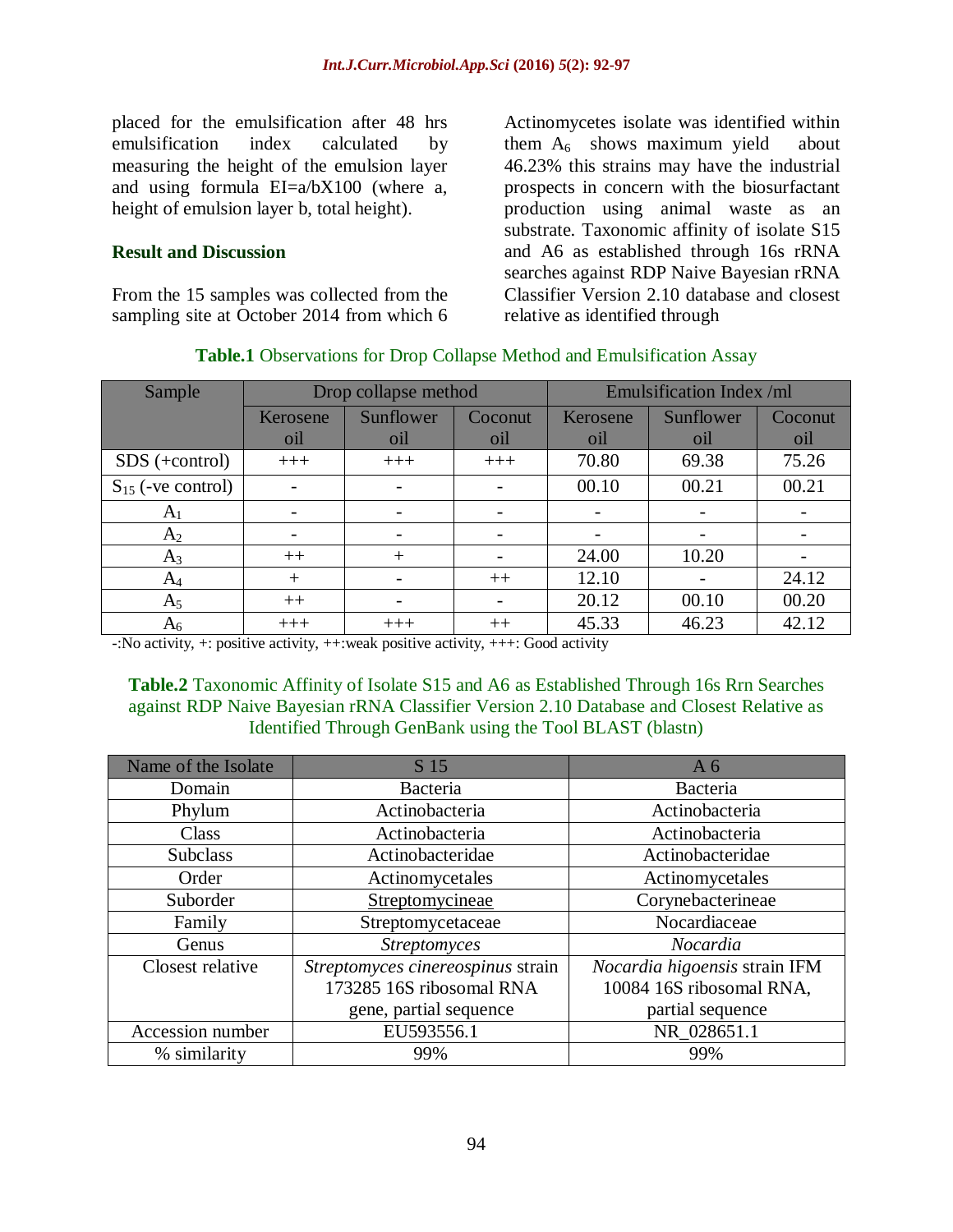

#### **Figure.1** Showed Neighbor- joining tree



GenBank using the tool BLAST (blastn), to in search of the Phylogenetic position, lab isolate  $S_{15}$  belongs to Streptomycetaceae family and isolate  $A_6$  belongs to Nocardiaceae family

Neighbor- joining tree of closest relatives of S15 and A6 respectively identified in blastn search The evolutionary history was inferred using the Neighbor-Joining method (Saitou and Nei, 1987). The optimal tree with the sum of branch length  $= 0.03748104$  is shown in figure:no:01(a and b)

Figure.1 showed Neighbor- joining tree of closest relatives of S15 and A6 respectively identified in blastn search The evolutionary history was inferred using the Neighbor-Joining method (Saitou and Nei, 1987). The optimal tree with the sum of branch length  $=$ 0.03748104.

#### **References**

Banat, I. M., Satpute, S. K., Cameotra, S. S., Patil, R., &Nyayanit, N. V. (2014). Cost effective technologies and renewable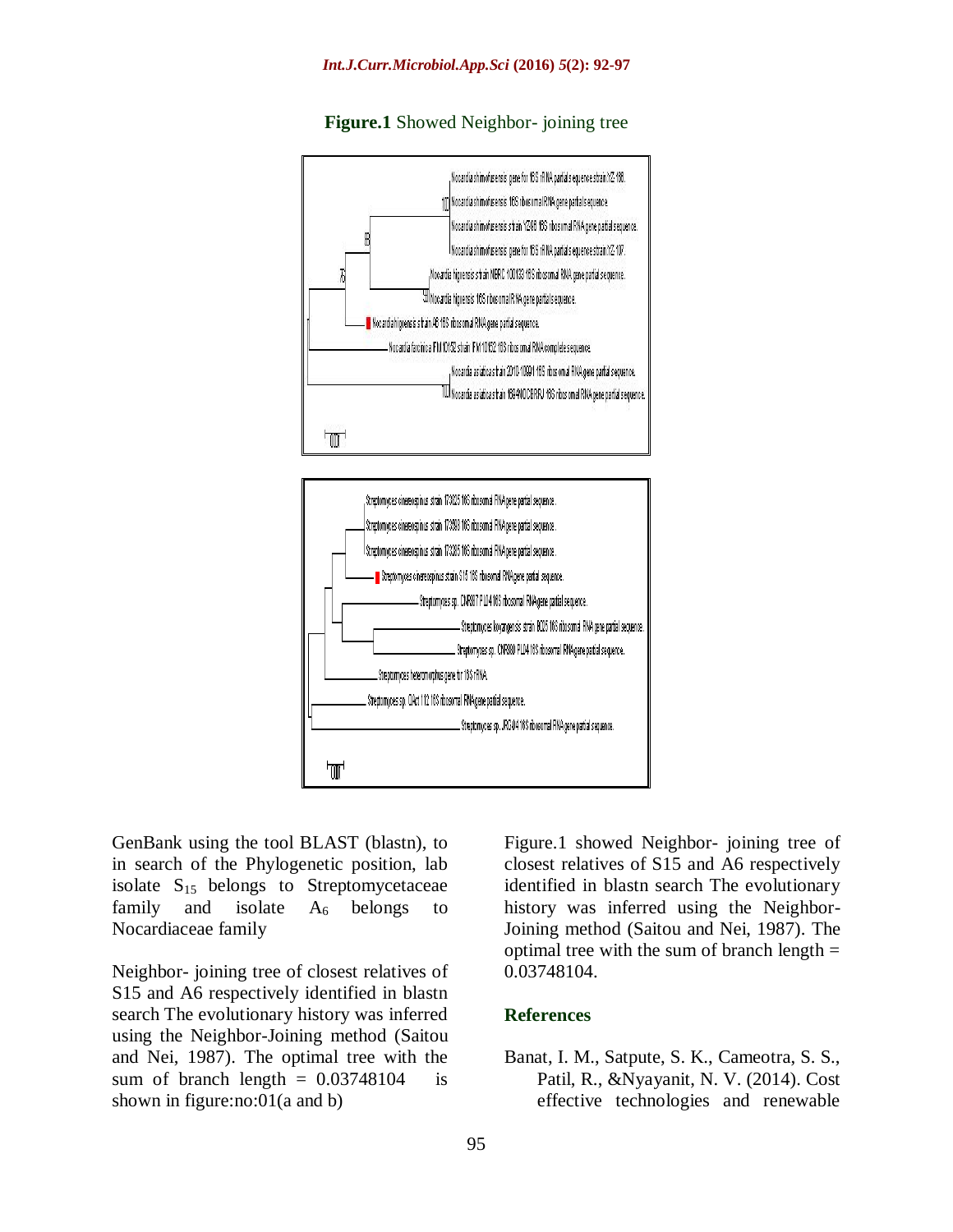substrates for biosurfactants' production. *Frontiers in Microbiology*, *5*: 697.

- Chandran, P. (2010). Biosurfactant production and diesel oil degradation by yeast species trichosporon asahii isolated from petroleum hydrocarbon contaminated soil. *International Journal of Engineering Science and Technology*,*2*(12):6942–6953.
- Colin, V. L., Pereira, C. E., Villegas, L. B., Amoroso, M. J., & Abate, C. M. (2013). Production and partial characterization of bioemulsifier from a chromiumresistant actinobacteria. *Chemosphere*, *90*(40)1372–8.
- Deepika, L., & Kannabiran, K. (2010). Biosurfactant and Heavy Metal Resistance Activity of Streptomyces spp . Isolated from Saltpan Soil. *British Journal of Pharmacology and Toxicology*, *1*(1): 33–39.
- Gandhimathi, R., Seghal Kiran, G., Hema, T. A., Selvin,J., Rajeetha Raviji, T., & Shanmughapriya, S. (2009). Production and characterization of lipopeptide biosurfactant by a sponge-associated marine actinomycetes Nocardiopsis alba MSA10. *Bioprocess and Biosystems Engineering*, *32*(6):825–35.
- Ghribi, D., Abdelkefi-Mesrati, L., Mnif, I., Kammoun, R., Ayadi, I., Saadaoui, I,Chaabouni-Ellouze, S. (2012). Investigation of antimicrobial activity and statistical optimization of Bacillus subtilis SPB1 biosurfactant production in solid-state fermentation.*Journal of Biomedicine & Biotechnology*, *2012*, 373682.
- Hayder, N., Alaa, S., & Abdulmalik, H. (2014).
- Kalyani, A. L. T., Sireesha, N., Aditya, A., Shankar, G., & T, P. (2014). Production Optimization of Rhamnolipid Biosurfactant by Streptomyces coelicoflavus ( NBRC 15399 T ) using

Plackett-Burman design. *European Journal of Biotechnology and Bioscience*, *1*(5): 7–13.

- Khopade, A., Biao, R., Liu, X., Mahadik, K., Zhang, L., & Kokare, C. (2012). Production and stability studies of the biosurfactant isolated from marine Nocardiopsis sp . B4. *Desalination*, *285*, 198–204.
- Kokare, C. R., Kadam, S. S., Mahadik, K. R., & Chopade, B. A. (2007). Studies on bioemulsifier production from marine Streptomyces sp . S1. *Indian Journal of Biotechnology*, *6*(January): 78–84.
- Maniyar, J. P., Doshi, D. V, Bhuyan, S. S., & Mujumdar, S. S. (2011). Bioemulsifier production by Streptomyces sp. S22 isolated from garden soil. *Indian Journal of Experimental Biology*,*49*(4):293– 7.Retrieved frohttp ://www.ncbi.nlm.nih.gov/pubmed/2161 4894
- Ningthoujam, D. S., Sanasam, S., & Nimaichand, S. (2009). Screening of Actinomycete Isolates from Niche Habitats in Manipur for Antibiotic Activity. *American Journal of Biochemistry and Biotechnology*, *5*(4):221–225.
- Optimized Conditions for Bioemulsifier production by Local Streptomyces sp . SS 20 isolated from hydrocarbon contaminated soil. *Romanian Biotechnological Letters*, *19*(1):8979– 8993.
- Padmapriya, B., & Suganthi, S. (2013). Antimicrobial and Anti Adhesive Activity of Purified Biosurfactants Produced by Candida species, *14*(10):1359–1369.
- Padmapriya, B., & Suganthi, S. (2013). Antimicrobial and Anti Adhesive Activity of Purified Biosurfactants Produced by Candida species, *14*(10):1359–1369.